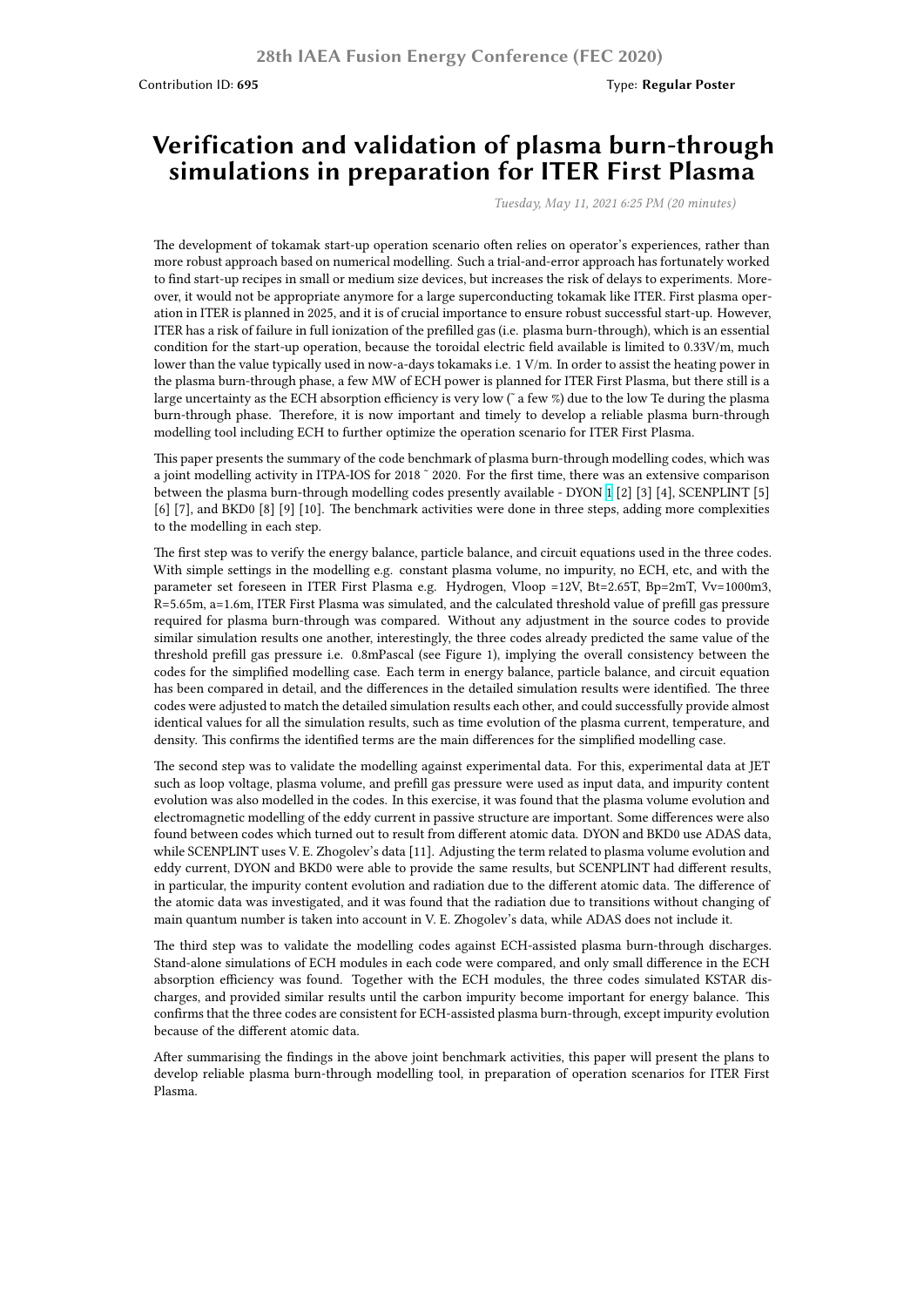

Figure 1: Plasma current at 1 second after loop voltage applied, calculated by DYON, BKD0, and SCEN-PLINT

1Hyun-Tae Kim et al, "Enhancement of plasma burn-through simulation and validation in JET," Nuclear Fusion, p. 103116, 2012.

[2]Hyun-Tae Kim et al, "Physics of plasma burn-through and DYON simulations for the JET ITER-Like Wall," Nuclear Fusion, p. 083024, 2013.

[\[3](https://nucleus.iaea.org/sites/fusionportal/Shared%20Documents/FEC%202020%20Images/695/DYON_2020FEC_Synopsis.jpg)]Hyun-Tae Kim et al, "PSI effects on plasma burn-through," Journal of Nuclear Materials, p. S1271, 2013. [4]Hyun-Tae Kim et al, "Plasma burn-through simulations using the DYON code and predictions for ITER," Plasma Physics and Controlled Fusion, p. 124032, 2013.

[5]Y. Gribov et al, "Chapter 8: Plasma operation and control," Nuclear Fusion, p. S385, 2007.

[6]V. A. Belyakov et al, "Analysis of initial stage of plasma discharge in tokamaks: Mathematical model formulation, simulation results, comparison with experiments," in International Conference on Physics and Control, Saint Petersburg, 2003.

[7]V. A. Belyakov et al, "Plasma initiation stage analysis in tokamaks with TRANSMAK code," Plasma devices and operations, pp. 193-202, 2003.

[8]G. Granucci et al, "Experiments and modeling on FTU tokamak for EC assisted plasma start-up studies in ITER-like configuration," Nuclear Fusion, p. 093025, 2015.

[9]D. Ricci et al, "Operational parameters for EC assisted start-up in ITER," in 43rd EPS, Leuven, 2016.

[10]D. Ricci, "Discharge recovery by means of EC assisted start-up," in 45th EPS, Prague, 2018.

[11]V. E. Zhogolev, "Impurity radiation from the peripheral plasma," Kurchatov Institute of Atomic Energy, Moscow, 1992.

## **Affiliation**

Culham Centre for Fusion Energy

## **Country or International Organization**

United Kingdom

**Primary authors:** Dr KIM, Hyun-Tae (Culham Centre for Fusion Energy); Dr MINEEV, Anatolij (Efremov Scientific Research Institute of Electrophysical Apparatus); Dr LEE, Jeong-Won (National Fusion Research Institute); Dr RICCI, Daria (Istituto per la Scienza e Tecnologia dei Plasma); Prof. NA, Yong-Su (Department of Nuclear Engineering, Seoul National University)